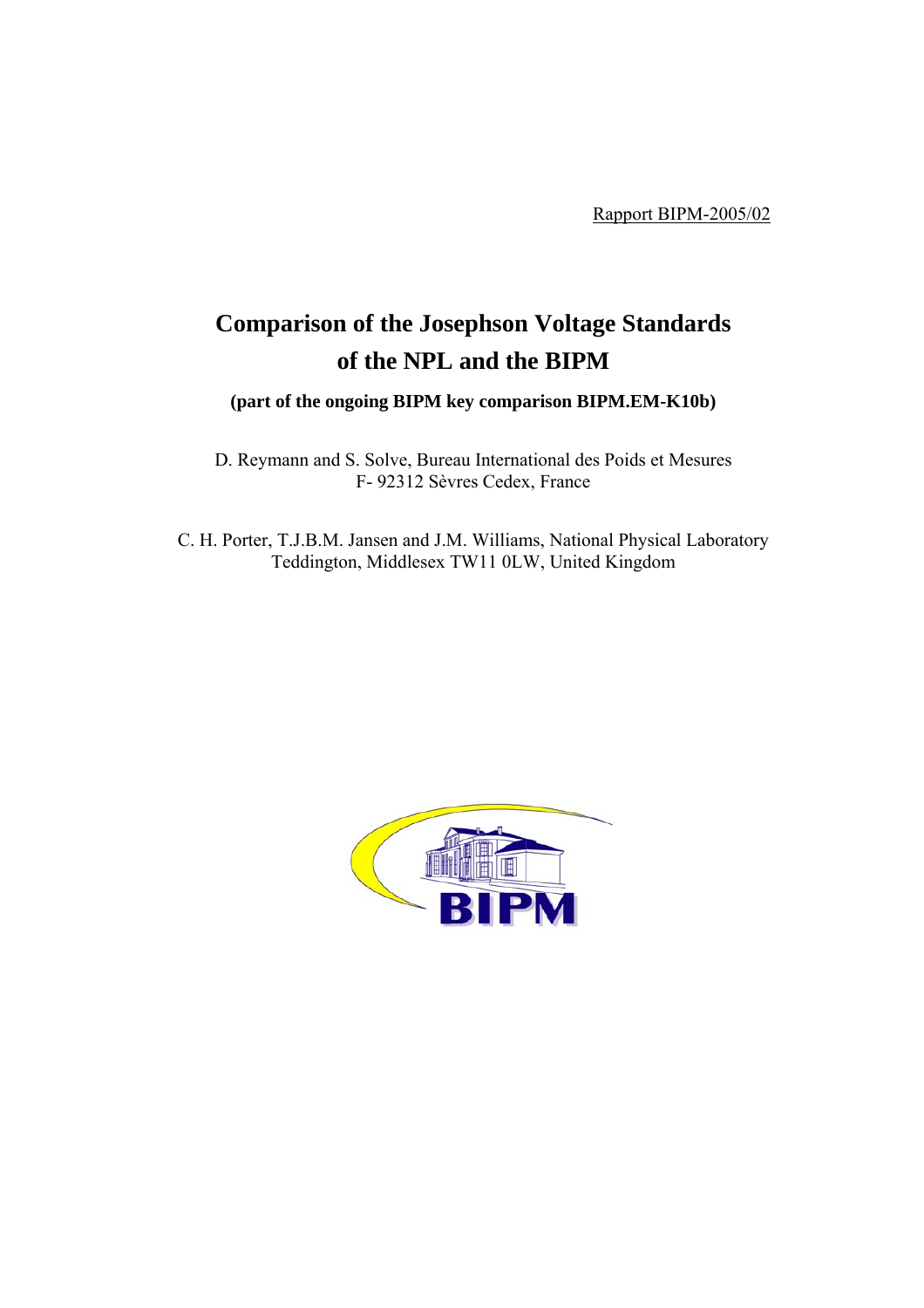## **Comparison of the Josephson Voltage Standards of the NPL and the BIPM**

#### **(part of the ongoing BIPM key comparison BIPM.EM-K10b)**

D. Reymann and S. Solve, Bureau International des Poids et Mesures F- 92312 Sèvres Cedex, France

C. H. Porter, T.J.B.M. Jansen and J.M. Williams, National Physical Laboratory Teddington, Middlesex TW11 0LW, United Kingdom

**Abstract.** Comparison of the 10 V Josephson array voltage standard of the Bureau International des Poids et Mesures (BIPM) was made with that of the National Physical Laboratory (NPL), Teddington, United Kingdom, in September 2004. The results are in very good agreement and the overall uncertainty is about 2 parts in  $10^{10}$ .

#### **1. Introduction**

In 2004, the BIPM proposed to the national laboratories a new type of voltage comparison referred to as "option B", where a stable reference voltage produced across the BIPM Josephson array is measured using the laboratories' Josephson array voltage standards (JAVS). This allows direct comparisons using the routine measurement technique used for calibration in the laboratories, requiring only the BIPM array, but not both arrays, to maintain a perfectly stable output (i.e. stay on the right step) throughout the measurements. This article describes the comparison of the BIPM 10 V standard with that of the NPL that was carried out at the NPL in September 2004.

## **2. Comparison equipment**

#### *2.1 The BIPM JAVS*

The part of the BIPM JAVS used in this comparison comprises the cryoprobe with a Hypres 10 V SIS array, the microwave equipment, and the bias source for the array. The Gunn diode frequency is stabilized using an EIP 578 counter and an ETL/Advantest stabilizer. To observe the array characteristic while keeping the array isolated from the mains ground, an optical isolation amplifier is placed between the array and the oscilloscope; during the measurements the array is disconnected from this instrument. To verify the step stability, an HP 34420A digital voltmeter (DVM) is used to measure the voltage between the array bias leads. The series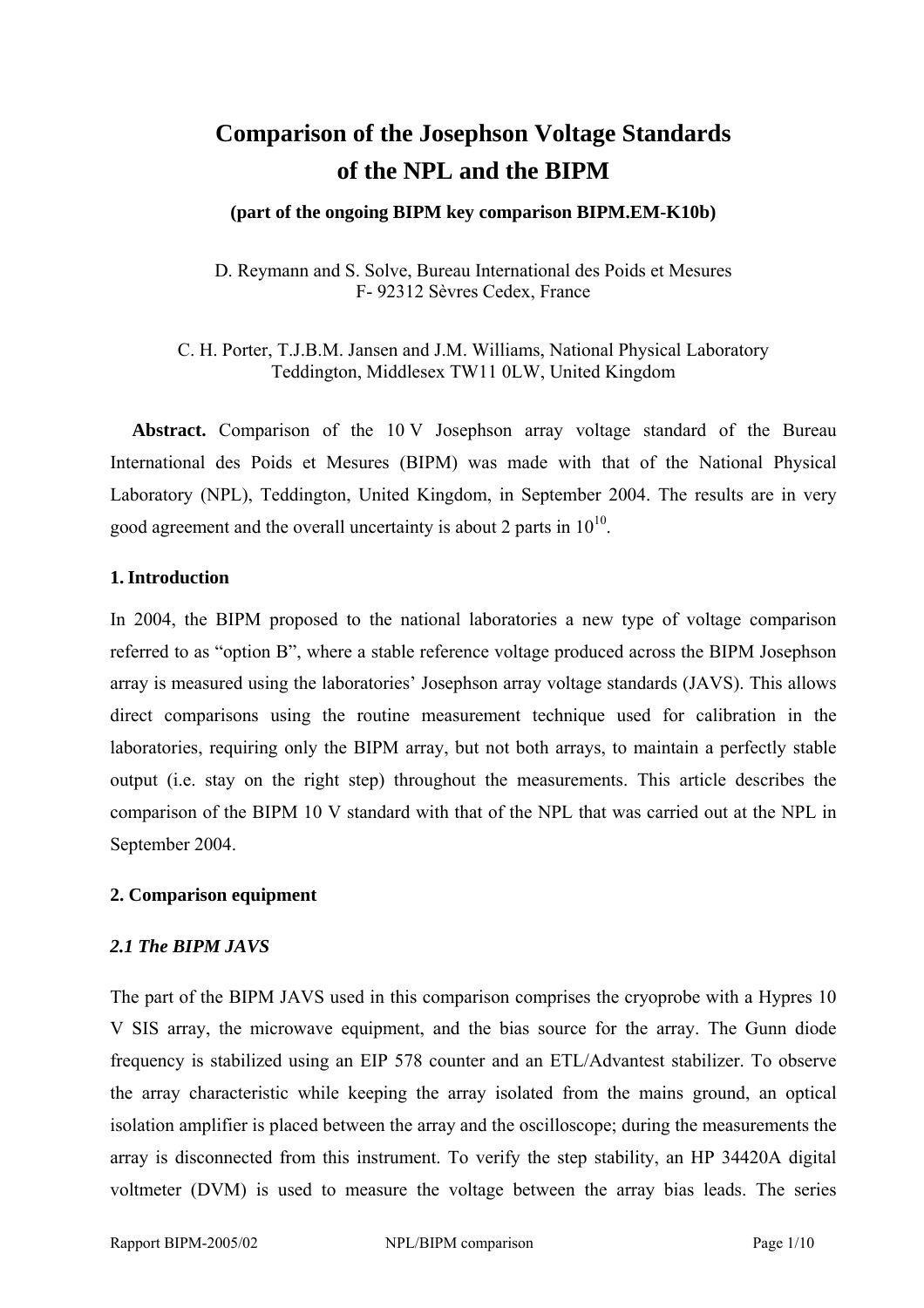resistance of the measurement leads is 4  $\Omega$  and the thermal electromotive forces (EMFs) are typically about 50 nV. The leakage resistance between the measurement leads is more than  $10^{11} \Omega$ .

## *2.2 The NPL JAVS*

The NPL voltage calibration system is designed to run in a fully automated manner without the need for operator adjustments. All customer standards are directly measured against the primary standard, thereby significantly reducing the traceability chain. The main compromise made is that the Gunn diode frequency is not adjusted to minimize the null detector reading. The array is biased with an NPL-designed and built bias source which features an optically isolated interface link with the measurement computer and high performance isolated power supplies which allow the bias source to be permanently powered from the mains supply. Also the GPIB interface for the measurement instruments and 10 MHz reference for the frequency counter are optically isolated. The bias source is fully automated and controlled via a LabVIEW™ executable program which contains features for observing current-voltage curves, step selection, relay switching and array monitoring. The bias source and array are floating from the measurement shield which means that the measurement shield reference point can be chosen arbitrarily. In the NPL system the customer standards are continuously powered from the mains supply and the standards are measured with both the guard and low voltage terminal connected to the shield of the measurement system. This means that the standard always has the same potential relative to mains ground independent of a forward or reverse measurement.

- Type of array: 10 V SIS, PTB-produced s/n ME37-9
- Detector: HP34420A, scale used 10 mV
- Measurements made by reversing both the array bias and the connections to the standard
- Bias source: IPBS-JJ-02, NPL-produced bias source
- Array disconnected from bias source during measurements
- Software used: Measurements made with MacroLIP Version 7.0.6, NPL-produced measurement program based on LabVIEW. Analysis made with AGJD Version 5.0.1, NPL Josephson analysis program based on LabVIEW.
- Frequency source stabilizer: EIP 578B using internal locking, stability a few Hz
- Thermal EMFs (including array connections) approximately 400 nV
- Impedance of measurement leads approximately  $8 \Omega$
- Datron 1281 for array step number determination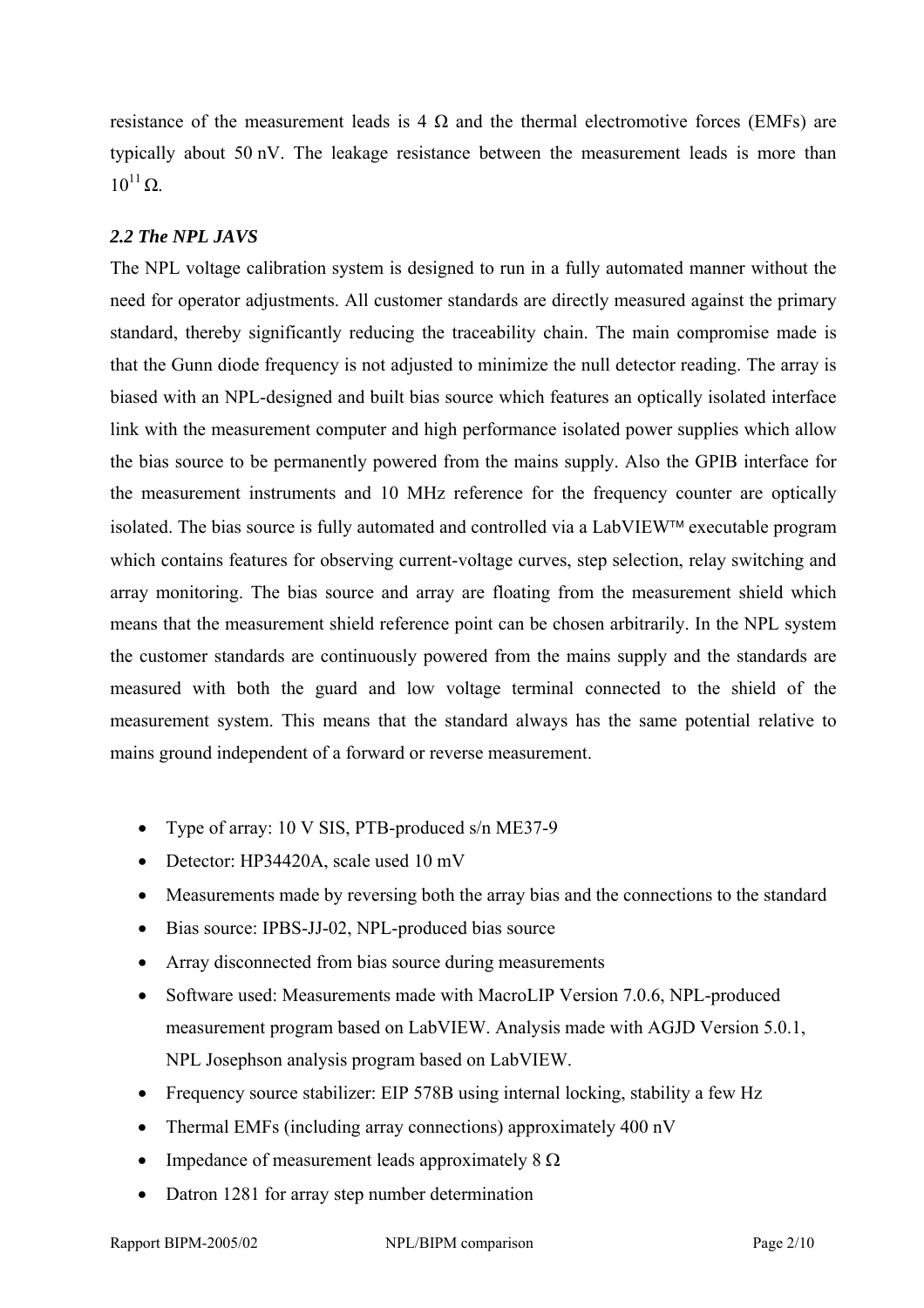#### **3. Comparison procedures**

During the measurements, both the BIPM and the NPL arrays were disconnected from their bias sources. The two arrays were connected in series opposition and their common point was connected to the measurement shield (note: this is different from the usual conditions at the BIPM where the whole measurement circuit is floating from ground). Using this new procedure, the NPL's JAVS was used to measure the BIPM array voltage as if it were a Zener voltage standard, except that in Zener measurements the polarity of the output voltage is reversed using a low thermal EMF switch, whereas in the Josephson comparison it is the bias of the array that is reversed and no reversing switch is used.

#### **4. Description of the measurements**

The following is a brief description of the procedure used by the NPL software to obtain a single measurement of the voltage of the BIPM array. Twelve sets of eight samples of the difference between the voltages of the two arrays are taken, six in each polarity of the bias of the two arrays in turn. During the first ten sets of these measurements, the voltage across the NPL array is automatically adjusted close to that of the BIPM array. During the last two series of measurements the NPL array voltage is deliberately adjusted to be about +10 mV from that of the BIPM array, which allows the analysis routine to obtain a calibration for the null detector. The complete measurement takes about eight minutes. A least squares fit is applied to the complete data set (i.e. all twelve sets) with the unknown voltage, detector gain, thermal drift and offset as fit parameters. Each single determination is provided with the Type A uncertainty of the fit. Six such determinations are usually necessary to calibrate a reference standard. For the present comparison, this procedure was repeated 24 times on 21 September 2004.

As no significant change was made during all these measurements, the results were computed using all of the 24 determinations. Both the simple mean and the weighted mean (using the square of the reciprocal of the fit uncertainty as a weight) were computed. The difference between the two methods was not significant and the results are given as the weighted mean.

## **5. Complementary measurements**

In order to investigate possible sources of errors due to leakage currents to the measurement shield, some additional measurements were carried out with a 1 kΩ resistor placed in series with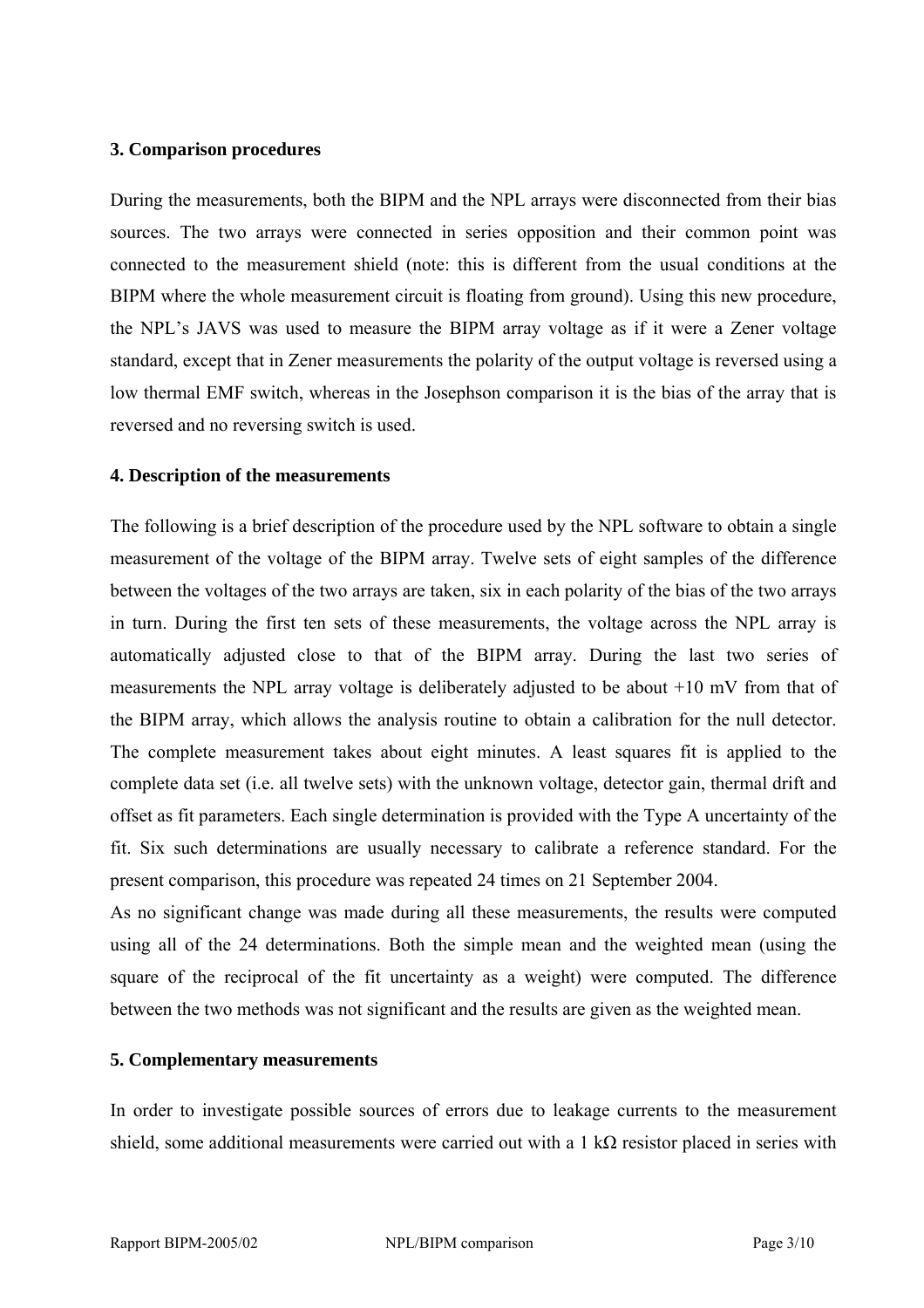the arrays in two different positions. Details of measurements configuration, results and possible interpretations are given in Appendix A.

## **6. Uncertainties and results**

The main sources of Type B uncertainty (Table 1) are frequency stability, measurement leakage resistance, gain and linearity of the detector. (Details about some components of the uncertainty budget are given in Appendices A and B.) As both array polarities were reversed during the measurements, the effect of the residual thermal EMFs is already contained in the Type A uncertainty of the measurements. The Type A standard uncertainty was 0.9 nV.

The result is expressed as the relative difference between the values that would be attributed to the 10 V Josephson array standard by the NPL  $(U_{\text{NPL}})$  and its theoretical value  $(U_{\text{RIPM}})$ .

 $(U_{\text{NPL}} - U_{\text{BIPM}}) / U_{\text{BIPM}} = -1.5 \times 10^{-10}$ ,  $u_c / U_{\text{BIPM}} = 2.2 \times 10^{-10}$ where  $u_c$  is the combined overall standard uncertainty.

## **7. Discussion and conclusion**

This comparison is the first of a new series where the host laboratory uses its own Josephson equipment to measure the voltage of the BIPM array, considered as the "transfer" instrument. The main feature of this new measurement technique is that it requires only the BIPM array, but not both arrays, to maintain a perfectly stable and reproducible 10 V output throughout the measurements. The BIPM equipment was installed and preliminary measurements were performed on the day of arrival; only one further day was required for the comparison itself.

The results of the comparison demonstrate the ability of the NPL in 10 V measurements. The main difference with Zener calibrations, apart from the stability of the Zener itself, is that the thermal EMFs were cancelled out by reversing the array bias polarity. The uncertainty attributed to the thermal EMFs in the reversing switch and scanner used by the NPL for Zener measurements is about 60 nV, comparable with the limiting 1/*f* noise of the Zener which of the order of 70 nV in the best case.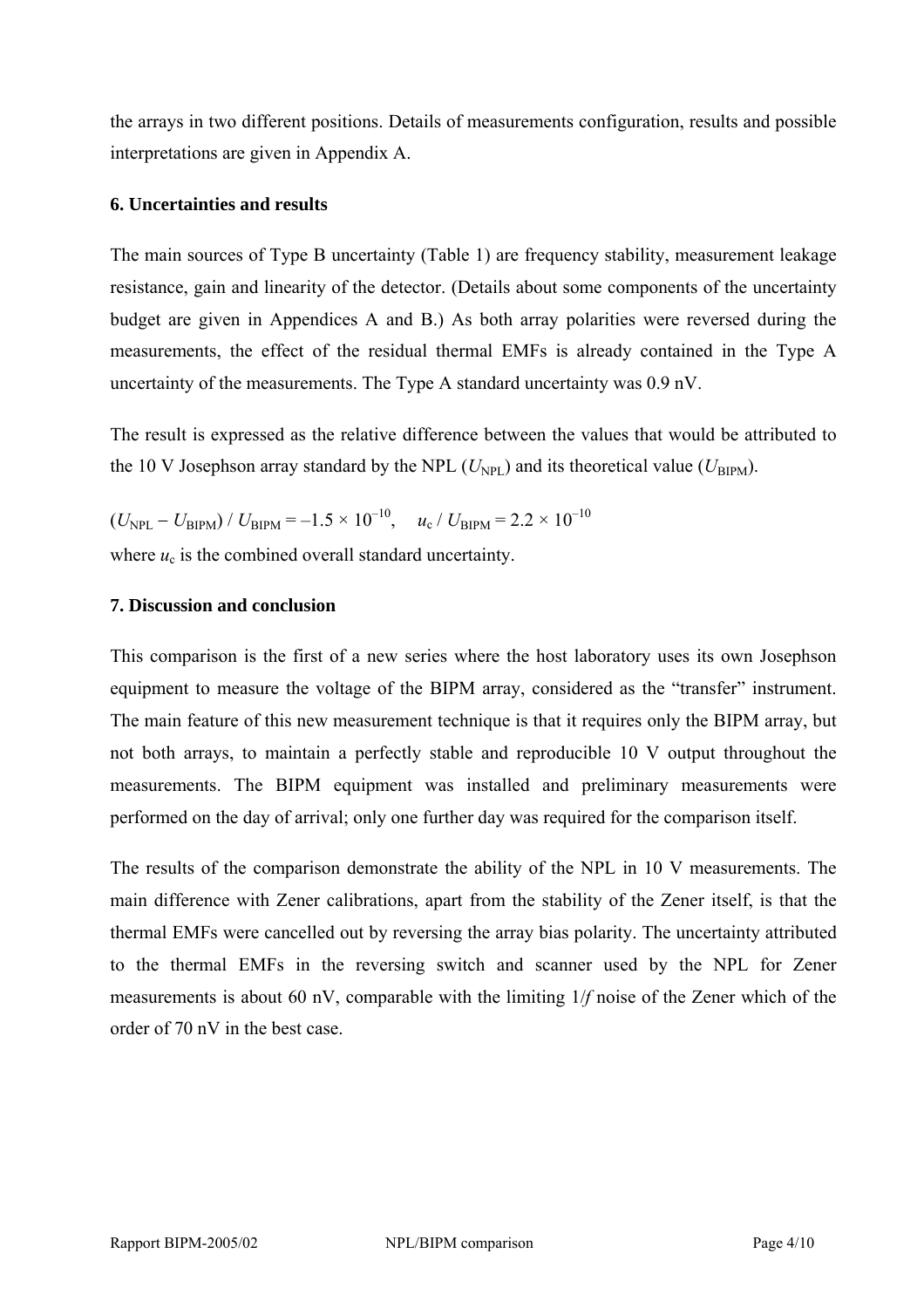**Table 1.** Estimated Type B standard uncertainty components.

|--|--|

|                    |      | Uncertainty/nV |            |
|--------------------|------|----------------|------------|
|                    | Type | <b>BIPM</b>    | <b>NPL</b> |
| Frequency          | B    | 0.2            | 1.2        |
| Leakage resistance | B    | $0.4$ (*)      | 1.5        |
| Detector $(**)$    |      |                | 0.4        |
| Total (RSS)        | R    | 0.4            | 2.0        |

(\*) This value was derived from the measured leakage resistance. In the experimental configuration used here, where the common point of the two arrays is grounded, this may be underestimated (see Appendix A).

(\*\*) As the NPL array was biased on different steps and as the detector gain was measured during the measurements, a large part of the detector uncertainty is already contained in the Type A uncertainty of the measurements.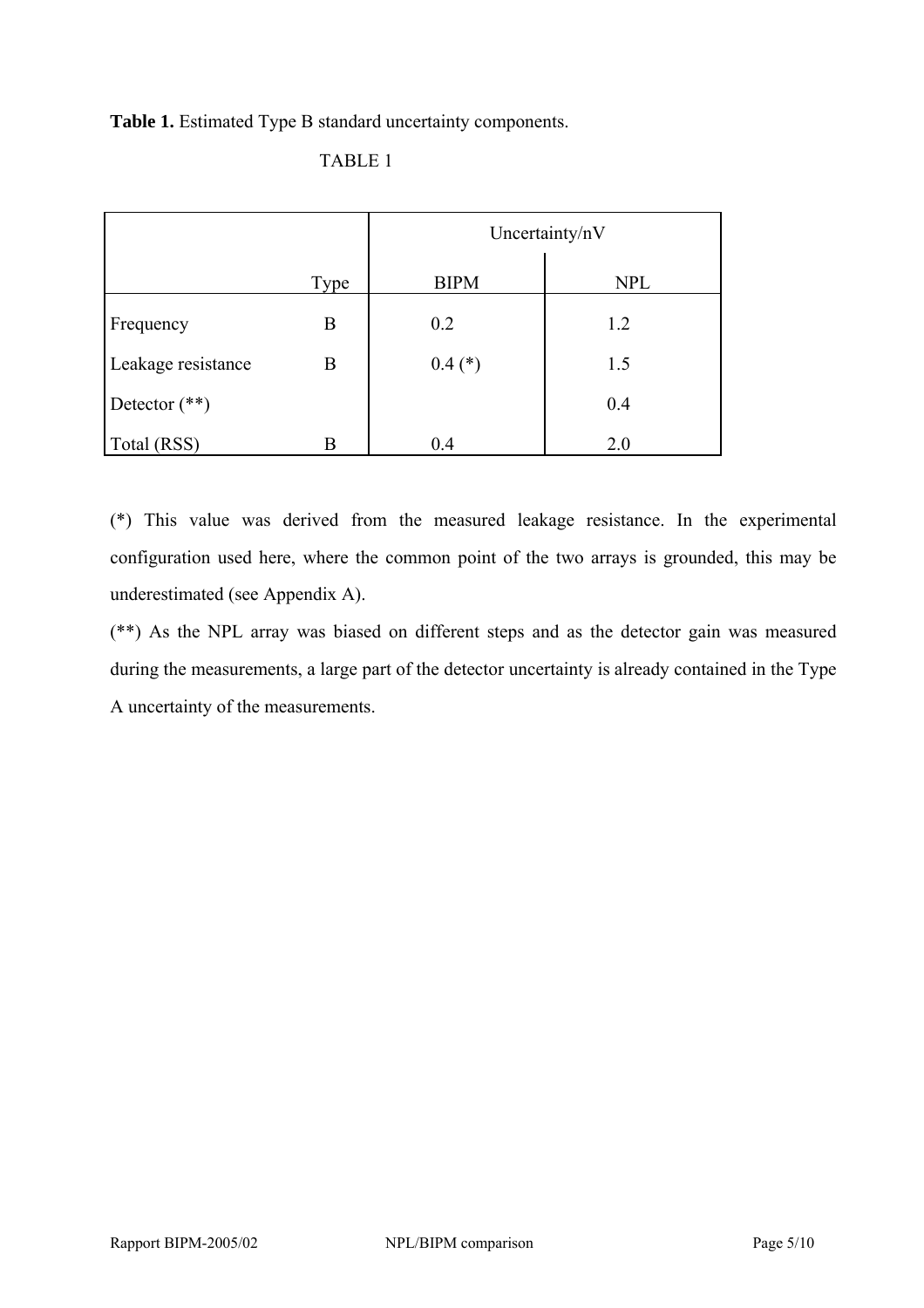#### **Appendix A. Effect of leakage resistance to ground**

During the measurements, the BIPM and NPL arrays were connected in direct series opposition and their common point was connected to the measurement shield (note: this is different from the usual conditions at the BIPM where all the measurement circuit is floating from ground). The detector was placed between the "Hi" terminals of the arrays (see Fig. 1).



Fig. 1. In this simplified schematic, the bias leads are not shown; **BIPM** and **NPL** represent the two arrays, and *Det* is the NPL detector (HP 34420A nanovoltmeter).  $r_{BI}$  and  $r_{NPL}$  are the measurement lead resistances;  $R_{\text{BI}}$ ,  $R_{\text{NPL}}$  and  $R_{\text{D}}$  are the leakage resistances to the shield;  $RL_{\text{BI}}$ and  $RL<sub>NPL</sub>$  are the leakage resistances between the measurement leads.  $R<sub>S1</sub>$  and  $R<sub>S2</sub>$  represent the 1 kΩ resistance when connected in series in the measurement. Lo and Hi are for the low and high connections of the array and nanovoltmeter. The Lo of the arrays are connected to the measurement shield and therefore the Hi of the arrays are either +10V or –10V depending on the direction of the bias.

During the "normal" comparison measurements (series 1 to 4)  $R_{S1} = R_{S2} = 0 \Omega$ ; in the supplementary series (5a)  $R_{S1} = 1 \text{ k}\Omega$  and  $R_{S2} = 0 \Omega$ ; in the supplementary series (5b)  $R_{S1} = 0 \Omega$ and  $R_{S2} = 1$  k $\Omega$ . Results of series 5a indicate that the value of the BIPM array voltage measured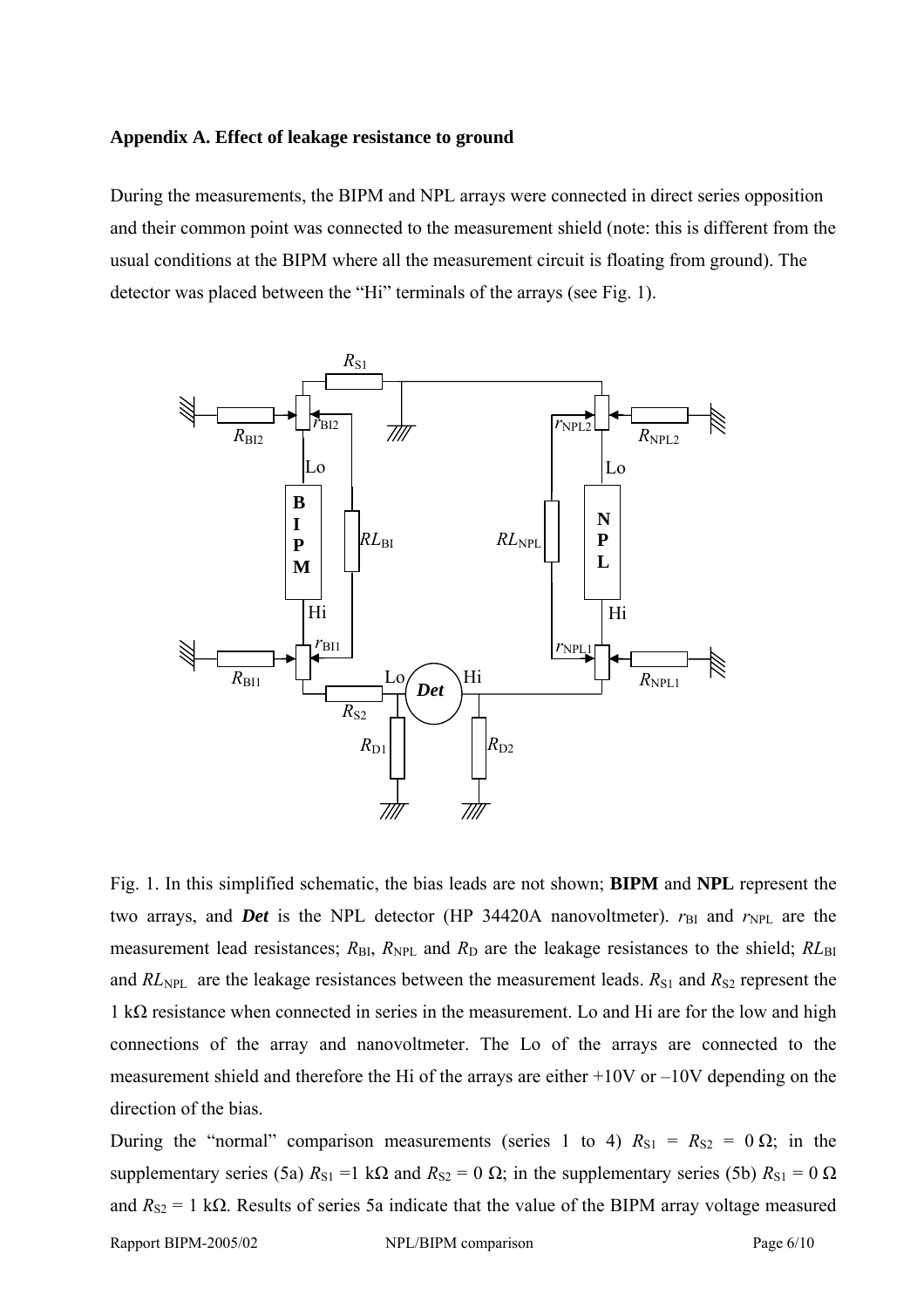by the NPL device is about 300 nV lower than the theoretical value. Compared to the previous conditions, this could be explained by a current flowing through  $R_{S1}$  that would circulate through leakage resistors  $R_{\text{B11}}$  and  $R_{\text{D1}}$ ; this could be explained by an effective leakage resistance equal to  $3.3 \times 10^{10} \Omega$  (*R*<sub>BI1</sub>//*R*<sub>D1</sub>). Results of series 5b indicate that the value of the BIPM array voltage measured by the NPL device is about 30 nV lower than the theoretical value. Compared to the original conditions, this could be explained by a current flowing through  $R_{S2}$  that would circulate through leakage resistors  $R_{D1}$ ; this could be explained by an effective leakage resistance equal to  $3.3 \times 10^{11} \Omega (R_{D1}).$ 

Comparing the results of series 5a and 5b, we found that  $R_{\text{BII}}$  should be  $3.7 \times 10^{10} \Omega$ . The value measured at the NPL for the overall leakage resistance of the BIPM array  $(R_{\text{B1}})/R_{\text{B12}}$ ) was  $5 \times 10^{10}$  Ω, so we would expect that *R*<sub>BI1</sub> would be equal to  $1 \times 10^{11}$  Ω. When measuring the leakage resistance, it appears that some time delay is necessary to reach the final value, due to the capacitors in the filters, particularly those of the bias leads. In the measurement process, there are only 10 seconds or less between the time when the polarity of the array is reversed and the time the measurement starts: it is possible that the observed leakage current be due to this charging of the capacitors.

From the detailed data of series 5a, for each set of eight measurements the difference between each individual point and their mean value indicates a mean drift of about 0.2 µV between the first and the last point (see Fig. 2). Complementary measurements were carried out at the BIPM to evaluate this effect (see Fig. 3).

The leakage resistance can be derived from the final deviation of the detector. The final leakage current is  $i_L = \delta V / R_{S1} = 50 \text{ pA}.$ 

This leakage current is due to the bias voltage ( $U<sub>B</sub> = 10$  V) across the leakage resistance  $R_{\text{B11}}$  and hence  $R_{\text{BII}} = U_{\text{B}} / i_{\text{L}} = 2 \times 10^{11} \Omega$ .

Nevertheless, as the mean time of each measurement was about 20 s after reversing the bias polarity, the "actual" leakage resistance is probably not larger than  $5 \times 10^{10} \Omega$ , which agrees with that measured at the NPL.

During measurement series 1 to 4, i.e. those that form the basis of the comparison results, the lead resistance was 4 Ω rather than 1 kΩ, therefore this effect was approximately 200 times smaller.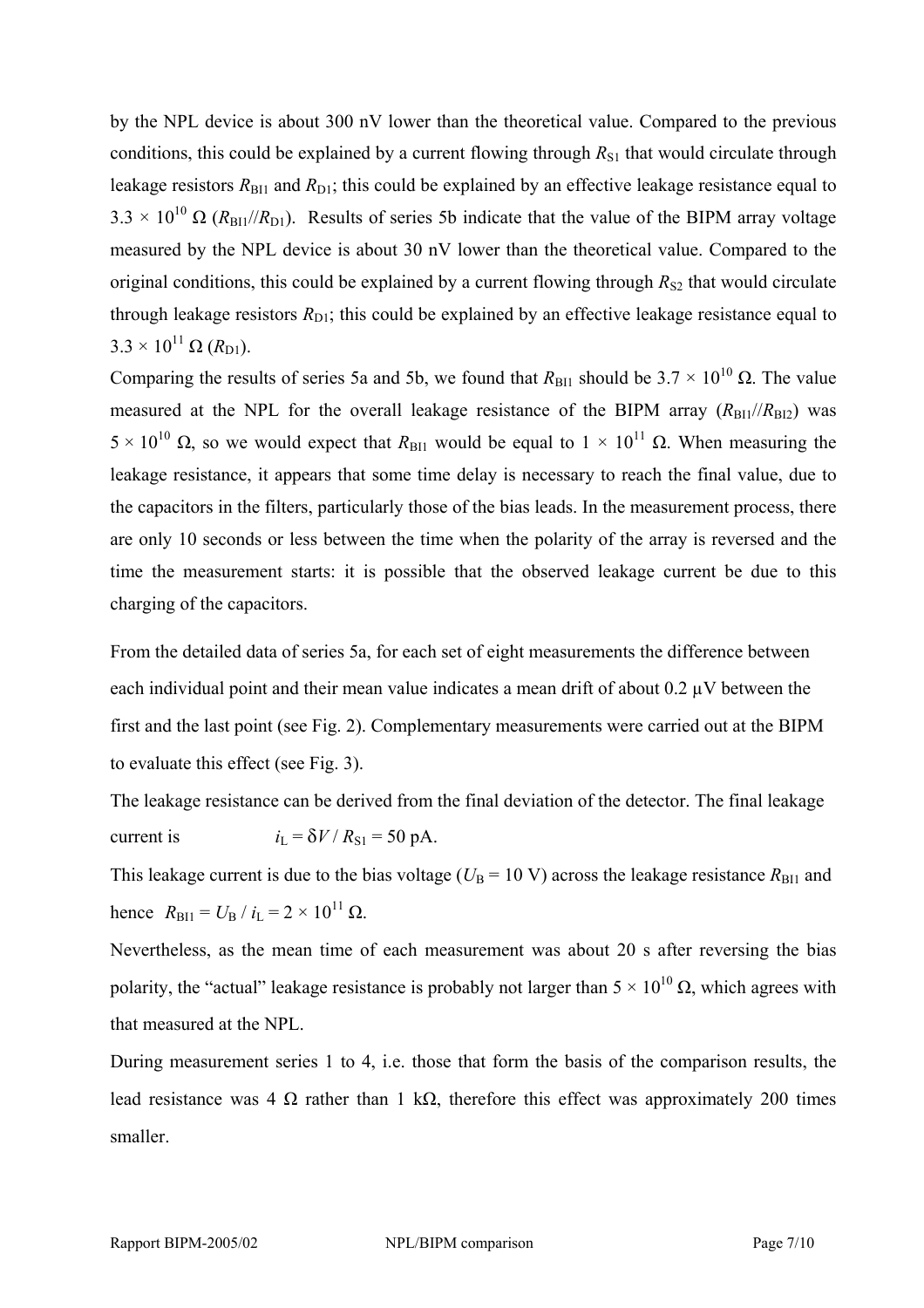

Fig. 2. Filter capacitors loading effect. Solid squares: polarity measurements; open diamonds: negative polarity measurements; the curve is the "Excel logarithm estimate" computed on the median of all the data.



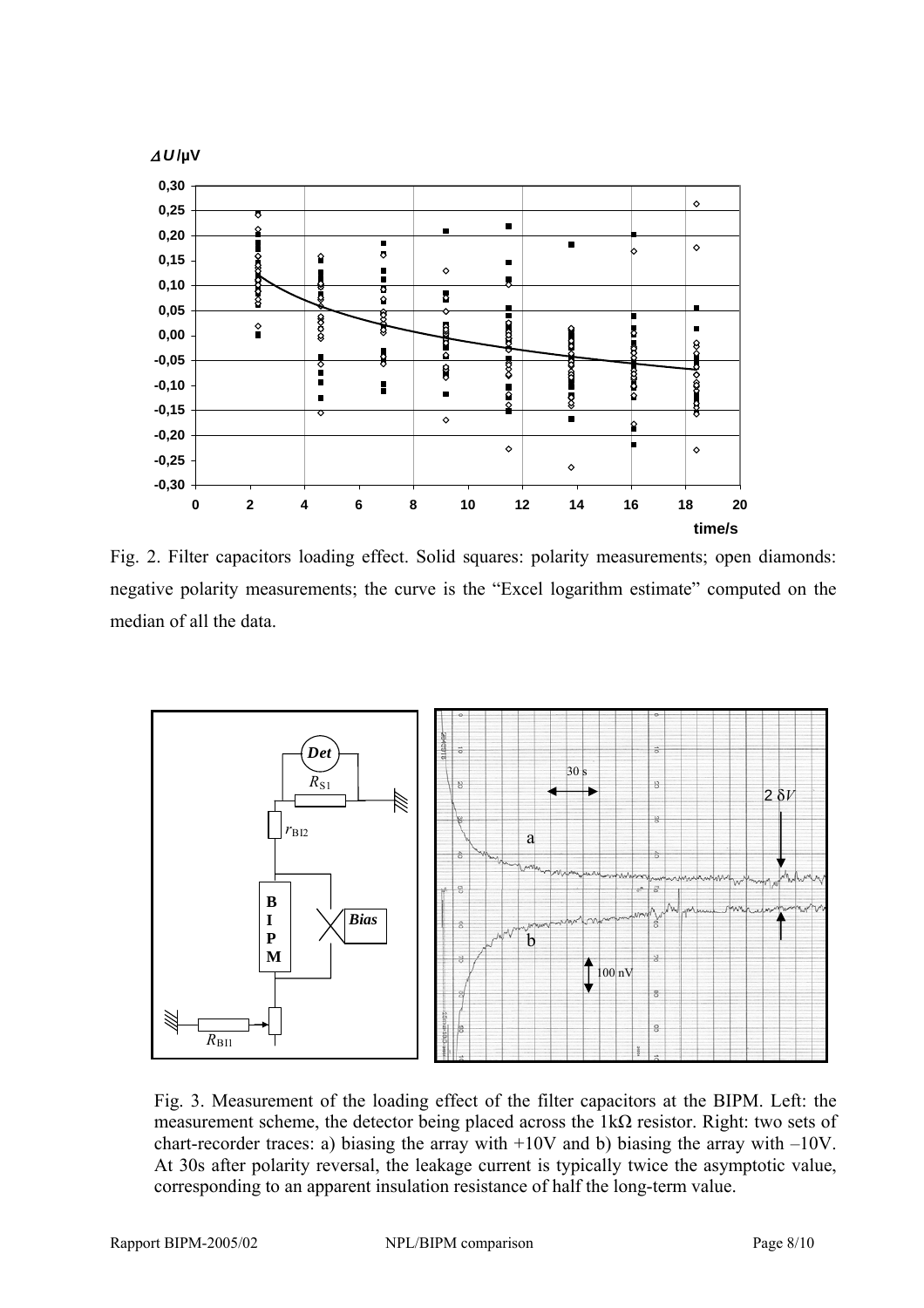#### **Appendix B. Effect of the non-linearity of the null detector**

In order to assess the effect of the non-linearity of the null detector in the measurement system, a separate calibration of this detector was performed. For this measurement, the null detector was connected directly across the array which was biased at a number of voltages spanning the 10 mV range of the detector. Using the known array step number, the gain of the detector can be determined by fitting a straight line to the detector readings. The residuals of this fit are a measure of the non-linearity of the detector. Figure 4 shows the result of ten such detector calibrations. From this it is clear that the detector has a non-linearity with outer limits of approximately  $\pm 25$  nV over a  $\pm 10$  mV span. During routine measurements of a Zener standard, the array is biased randomly at step voltages close to the Zener voltage and normally the difference between the array and the Zener changes throughout the series. All the null detector readings during the present comparison were analysed to assess their randomness. The mean reading for all 24 determinations for the measurements carried out in the positive polarity was not significantly different from zero (mean value 0.35 mV with a 1*σ* dispersion 3.5 times larger), however, a noticeable bias was observed for those in negative polarity (mean value 1.13 mV with a  $1\sigma$  dispersion 3.5 times lower). To evaluate the effect of this bias, a 6th order polynomial was fitted to the data in Fig. 4 and used to correct all the null detector readings. This new analysis of all the measurements resulted in a change of 4 nV of the weighted mean of all the measurement (–1.5 nV instead of +2.6 nV for the uncorrected readings) whereas the weighted uncertainty remained the same. The uncertainty due to the DVM correction procedure is estimated to be  $0.4 \text{ nV}$ . The value of  $-1.5 \text{ nV}$  is the result adopted for the comparison result.